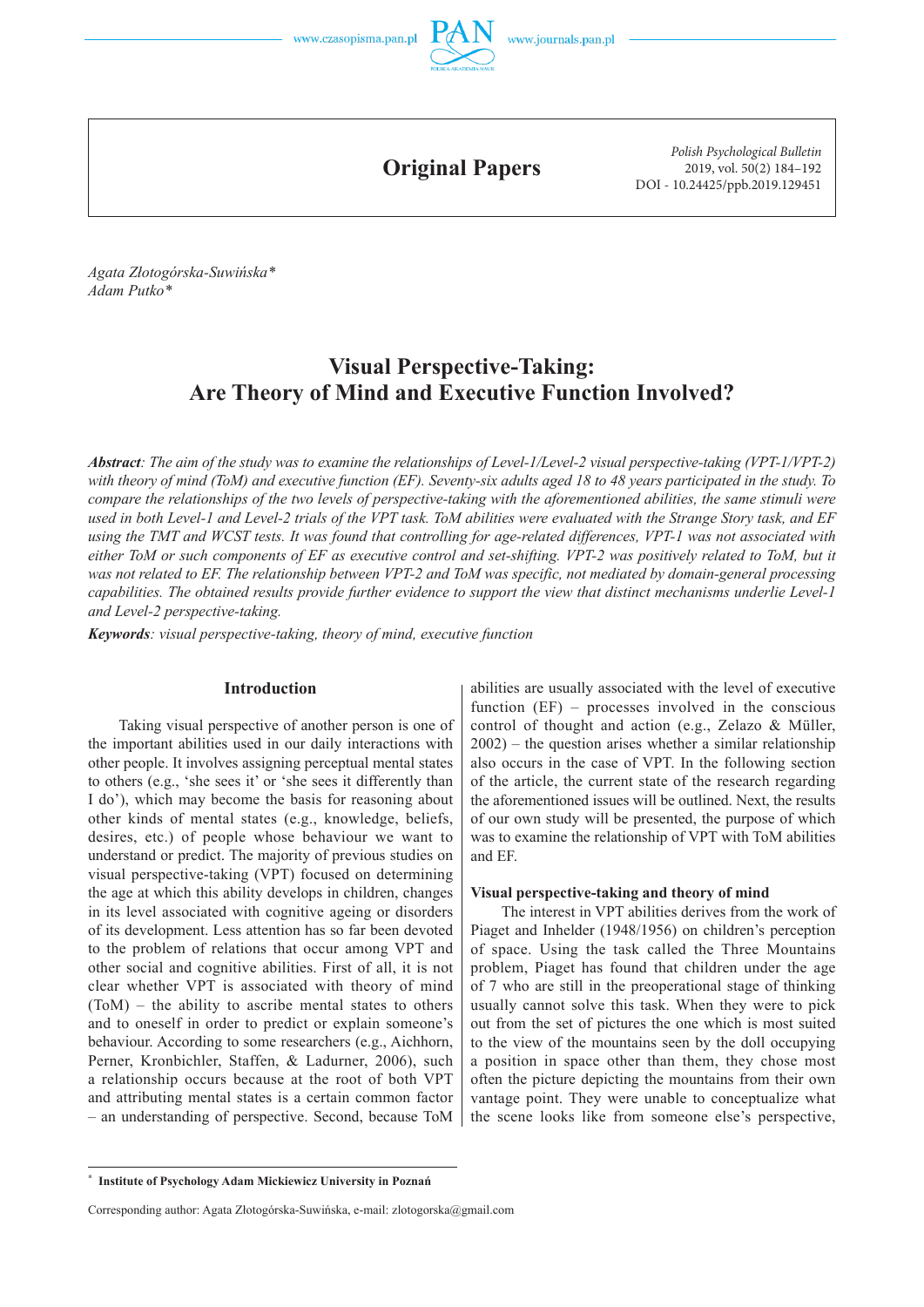185 *Visual Perspective -Taking*

because according to Piaget, they were centred on their own point of view (Wood, 2006). And although later research showed that Piaget did not appreciate children's abilities in this area, his research became a source of inspiration for other researchers to introduce an important distinction between the two levels of perspective -taking: Level-1 and Level-2 (Flavell, Everett, Croft, & Flavell, 1981). Level-1 perspective -taking is based on the understanding that objects visible to one person are not necessarily visible to the other. On the other hand, Level-2 perspective--taking comprises an understanding that the same object or scene can be viewed differently by a person occupying a place other than us in space. Current research shows that the ability to take Level-1 perspective  $(VPT-1)$  develops around the age of 2 years (e.g., Moll  $&$  Tomasello, 2006), while the ability to take Level-2 perspective  $(VPT-2)$  develops around age 4, that is, at the age when children also begin to pass an explicit test of false belief understanding.

A neuroimaging study by Aichhorn and colleagues (2006) provides a strong basis for predicting that VPT abilities are associated with ToM. It showed that during performance of the VPT-2 task, the same area of the brain is active – the temporo-parietal junction  $(TPI)$  – which is also involved, as research shows (e.g., Saxe & Kanwisher, 2003), in ToM tasks, especially those that require the attribution of false beliefs. According to Aichhorn and colleagues, the dorsal part of the TPJ region is responsible for representing perspective differences – the ability underlying both Level -2 perspective -taking and false beliefs ascription. They argued that only Level-2 perspective-taking, but not Level-1, requires the understanding that the same object or scene may be perceived differently by a person occupying a place other than us in space. On this basis, it can be presumed that of the two levels of VPT, Level-1 and -2, Level-2 will be associated with ToM abilities that require a similar 'perspectival' understanding, i.e., an understanding that one and the same state of affairs can be differently conceived by two persons (cf. Perner, Brandl, & Garnham, 2003). However, VPT-1 as being deprived of such requirements should not be related to ToM abilities, or at least this relationship should be weaker than in the case of VPT-2.

The results of previous studies, however, do not provide an unambiguous answer to the question of whether there is a relationship between VPT and ToM abilities. In Langdon and Coltheart's study (2001, exp. 2), conducted on a group of young adults, a correlation  $(r = -0.49)$  was found between response times on the VPT-2 task and ToM abilities (measured by a picture story task that required reasoning about false beliefs), but only in such a condition of this task which required participants to imagine moving themselves to another viewer position from which they were to make judgements about the scene presented to them. However, in the condition that required participants to imagine rotating not their body, but the visual scene, no relationship was found between performance on this task and ToM abilities. The relationship between VPT -2 and ToM was also found, among others, in Białek's study

(2011), in which Brüne's Picture Sequencing Task was used as a measure of ToM.

Important data are also provided by research on atypical development. As the review of studies on VPT abilities in ASD indicates (Pearson, Ropar, & de Hamilton, 2013), individuals with ASD usually have no difficulty with intentional, explicit Level-1 perspective-taking, while it is difficult for them both to adopt a Level -2 perspective and to infer mental states. However, there are also such studies whose results point to the lack of a relationship between VPT-2 and ToM abilities. In a study by Peterson, Peterson and Webb (2000) with blind children between the ages of 6 and 12, the majority had no difficulty in the tactile versions of VPT-2 tasks, but most of those who were 9 years of age or younger did not succeed at the false belief tasks. A similar pattern of results was found by Peterson (2003) in deaf children aged 4–13 years, growing up in hearing families. The vast majority of these children passed the tests of VPT-2, while only about a quarter of them passed the tests involving false belief tasks. In conclusion: previous research does not provide a definite answer to the question of whether the ability to take a visual perspective of another person is associated with ToM abilities. The limitation of this research is also the lack of applying appropriate conditions or control tasks that would check whether the possible relationship between performance on VPT and ToM tasks is specific and not mediated by certain other requirements that both of these tasks share, e.g., related to their visual or spatial nature.

### **Visual perspective -taking and executive function**

Taking someone else's visual perspective requires suppressing one's own perceptual experience, refraining from thinking about what one sees and switching to the perspective of another person. In this view, perspective- -taking is a process which is likely to involve inhibitory control and set -shifting – key components of EF. The role of EF in processing a visual perspective of another person has so far been the subject of only a few studies. In one of the most important works of research on this issue , Qureshi, Apperly and Samson (2010) used the dot -perspective task designed by Samson and colleagues (2010) to measure VPT-1, in which the participants were asked to make speedy judgments about how many dots they could see on the walls of the presented room (self -perspective trials) or how many dots another person standing in this room could see (other-perspective trials). The task, therefore, required participants to switch in a long sequence of trials from their own perspective to someone else's and vice versa. To assess the extent to which EFs are involved in VPT-1, Qureshi and colleagues employed a dual-task paradigm. In the dual--task condition, participants performed the dot -perspective task concurrently with Luria's tapping task, involving inhibition. The authors assumed that if VPT-1 utilizes automatic processes not involving EF, then simultaneously performing Luria's task should not affect performance on the VPT-1 task. The study showed, however, that in the dual -task condition, compared to the single -task condition, participants generally incurred higher processing costs,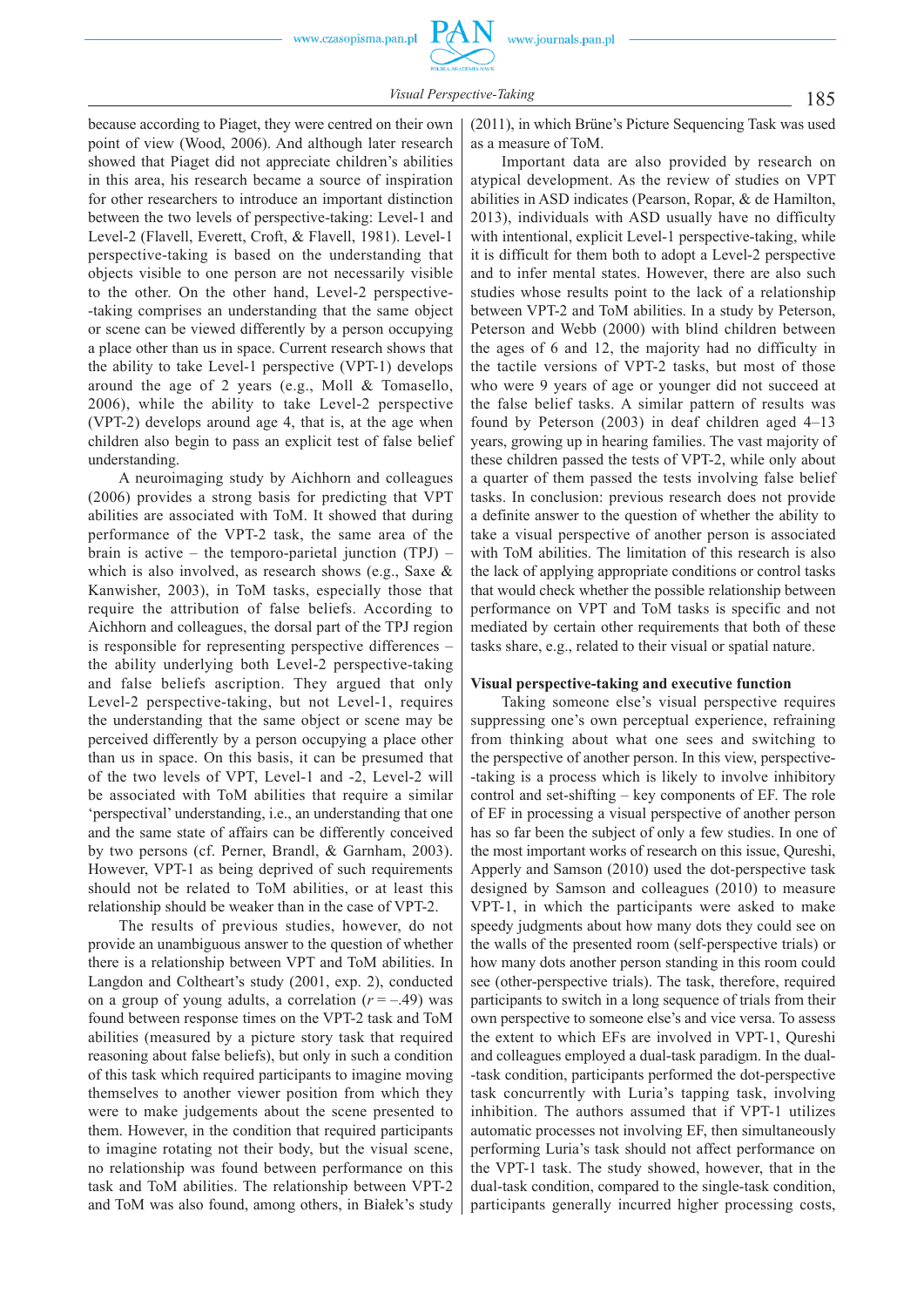

186 *Agata Złotogórska -Suwińska, Adam Putko*

responding more slowly and making more errors, in the judgments they made both about what the other person saw and about what they themselves saw. Qureshi and colleagues interpreted this finding as evidence of the involvement of EF (mainly inhibition), not so much in the process of 'calculating' someone else's perspective, but in selecting an appropriate perspective (attenuating one perspective and switching to another).

The involvement of EF in perspective-taking is also suggested by research on cognitive ageing. Studies of people above the age of 50 indicate that with increasing age the ability to adopt the Level-2 perspective deteriorates, which is reflected in the increase in the number of egocentric errors (e.g., McDonald & Stuart -Hamilton, 2003). It is assumed that the decline of this ability in people at this age may be to a certain extent caused by a decrease in EF – cognitive flexibility and inhibition.

The limitation of previous studies on the role of cognitive and social processes in Level-1/Level-2 VPT is that they use tasks that are not always fully comparable, differing from each other in some respects, such as the type of test stimuli and the way of presenting or responding to them, which in themselves may impose different performance requirements, making it difficult to compare the results and draw stronger conclusions. Therefore, in the current study concerning both levels of perspective- -taking, we decided in the VPT task to apply trials of an almost identical nature, which used the same test stimuli, but of course differed in the test questions. This allowed for a closer comparison of relations between the two levels of perspective -taking and ToM abilities, as well as selected components of EF.

## **The current study**

The aim of our study was to answer the question of whether both levels of perspective -taking are related to ToM abilities, as well as to EF. Based upon the literature review, we hypothesized that VPT-2, but not VPT-1, is related to ToM abilities. We were also interested in whether both levels of perspective -taking differ from each other in terms of relationships with EF, but due to the exploratory nature of this part of our research, we have not put forward specific hypotheses.

In our study, we focused on the assessment of cognitive flexibility to check whether this kind of EF is related to the efficiency of perspective -taking. It can be assumed that switching between "Self" and "Other" perspectives requires suppressing one perspective in order to adopt the other. The blocks of trials in our perspective -taking tasks were of mixed nature – they consisted of both "Self" and "Other" trials presented in an alternating manner. So these trials required participants to shift their task -sets to flexibly switch from one perspective to another. We were particularly interested in whether both VPT tasks, Level-1 and Level-2, pose similar requirements related to cognitive flexibility. To assess individual differences in this kind of EF we decided to use the Trail Making Test (TMT). The main reason for using this test was that, as shown by Arbuthnott and Frank (2000), performance

on part B of the TMT is associated with set -switching costs, and the derived B:A ratio score in this task can provide relatively clear indication of executive control needed to resolve suppression of a previously -abandoned task. The additional reason why we chose TMT is that we were also interested in assessing the extent to which performance on both VPT tasks depends on domain -general processes. Given that the main measure of performance on VPT tasks are response times, we decided to check the relationship between them and the processing speed, which can be treated, along with working memory capacity, as one of the most important central cognitive resources (e.g., Salthouse, 1996). So, we used part A of the TMT to evaluate individual differences in the processing speed.

The task employed to assess VPT abilities was modelled on the procedure developed by Samson et al. (2010). In order to evaluate the participants' ability to adopt not only the Level-1 but also the Level-2 perspective, unlike Samson and colleagues, we applied three- -dimensional objects known to everyone from everyday life as the stimulus material. By using the same stimuli, although of course different test questions, in the task to measure both levels of perspective -taking, it was possible to directly compare the relationships between performance on this task and other abilities we were interested in – ToM and EF.

## **Method**

### **Participants**

Seventy-six volunteers (including 41 women) aged 18 to 48 participated in the study  $(M = 29.14, SD = 8.32)$ . Almost half of the participants (47%) had higher education, 15% post -secondary education, 30% secondary, 5% vocational and 3% basic. All participants had normal or corrected -to -normal vision and gave informed consent to participate in the study.

## **Materials**

### *Visual perspective -taking task*

It was a computer task prepared in the DMDX program (Forster & Forster, 2003) by that study's lead author. Response times and accuracy of responses to stimuli were measured. The stimuli were photos of a person (a man or a woman) sitting at a table and looking at the object on it. Four objects were used that looked different from every side: headphones, a kettle, a teddy bear, and an iron. There were four kinds of trials, differing in the level of perspective (*Level -1/Level -2*) and the type of perspective (*Self/Other*) that participants should adopt when assessing the visual scene. Level-1 trials (14 trials) proceeded as follows. First, a test question was displayed on the computer screen indicating whose perspective the participant should take: another's person ('Does he/she see the object?') or one's own ('Do you see this object?'). Below the test question, there was a photo of the object (a cue) about which the participant was asked, presenting this object from one of its four sides. After the participant pressed the space bar, a fixation point appeared for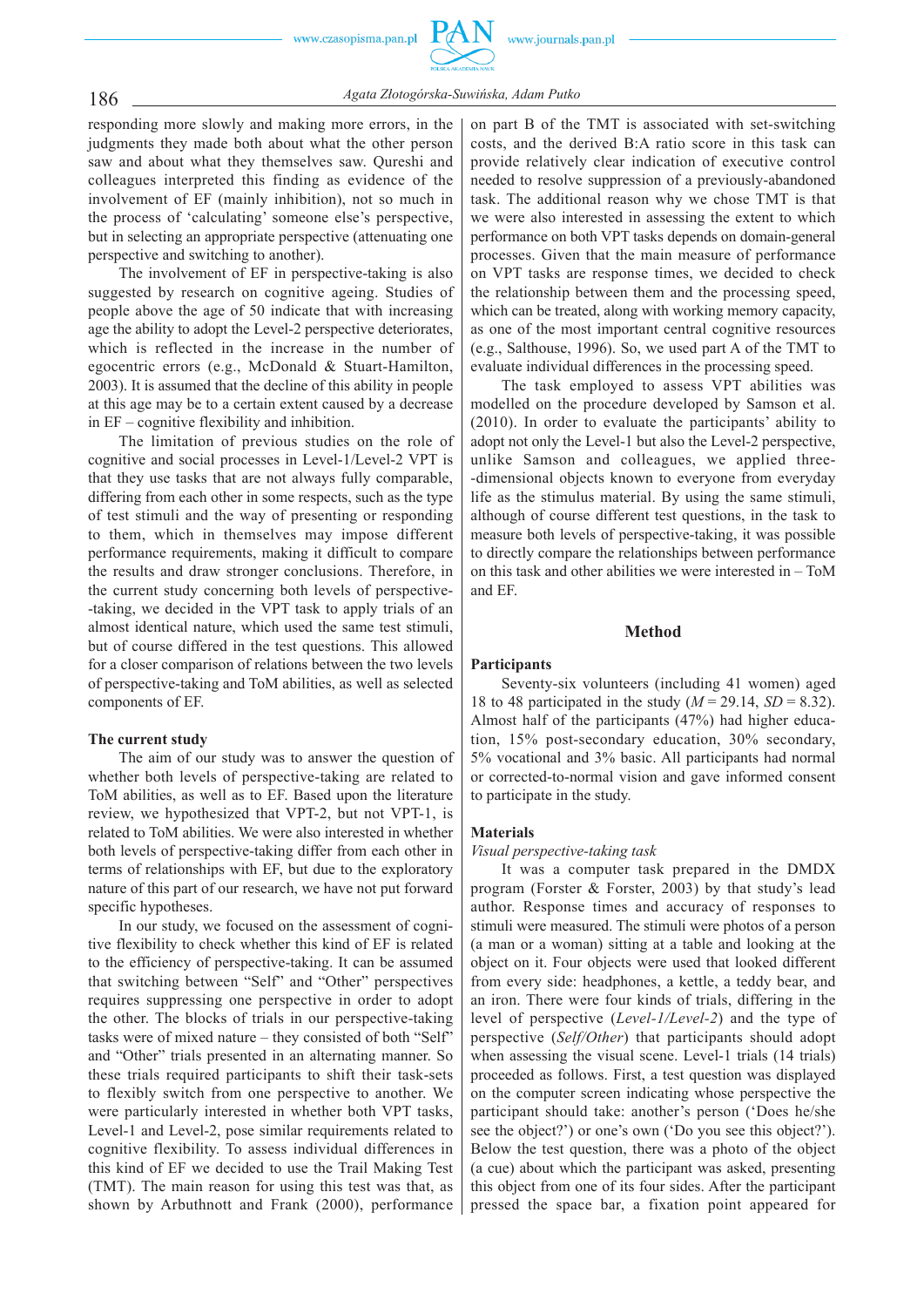187 *Visual Perspective -Taking*





400 ms on a blank screen, placed at a position where, in the photograph that was presented a moment later, a person's eyes were shown. After this time, for three seconds, a photograph of a person looking at one of the two objects on the table was presented. The participant's task was to answer the test question by pressing the green 'YES' key or the red 'NO' key as soon as possible. Level-2 trials (16 trials) proceeded in the same manner as those of Level-1, but they differed in the test question (see Figure 1 and 2). On Other -perspective trials, the participant judged whether the person presented in the photo sees the object in the same way as the photo -cue showed it ('Does he/she see this object in such a way?'). On Self-perspective trials, the participant judged whether he or she saw the object currently presented in the picture in the same way as the photo -cue showed it ('Do you see the object in this way?'). In addition to the test trials, we used 8 'filling' trials with an object that looked the same on every side (a lass, a tomato, a flowerpot, or a dish), in which the test question concerned the Level-1 perspective. The inclusion of these trials was aimed at preventing the participants from developing the belief that the objects shown would always look different on each side. Responses in filling trials were recorded but not analysed, due to the much simpler nature of these types of stimuli compared to those shown in the test trials. The order of the presentation of all trials was random, with the one limitation that no more than two trials of the same type could occur in a row. In half of all the trials presented in the task, the correct answer was 'YES', and in half of them – 'NO'. The reliability of the measurement in the VPT task was good or high (Level-1 Self trials: Cronbach's  $\alpha$  = .90; Level-1 Other  $\alpha$  = .94; Level-2 Self:  $\alpha$  = .84; Level-2 Other:  $\alpha$  = .91).

## *Strange Stories Task* (Happé, 1994)

Eight stories from the Strange Stories collection were used. These were four stories that required participants to justify someone's behaviour in terms of mental states (mentalistic stories: two first -order ToM stories [a lie, a white lie]; and two second -order ToM stories [lost glove, ice cream bus]) and four control stories that did not require referring to mental states to explain someone's behaviour (a burglar in a jewellery store, payment in instalments, meringues, a lost hat). Answers in six stories were scored



from 0 to 2 points  $(0 =$  incorrect answer or no response,  $1 =$  correct but incomplete answer,  $2 =$  complete answer), two others (one mentalistic, two control) from 0 to 1. The interrater agreement ranged from .44 to .98.

### *Trial Making Test* (TMT; Reitan, 1971)

TMT consists of two parts: A and B. In part A, the participant's task is to connect 25 encircled numbers randomly distributed on a sheet of paper in ascending order by drawing a pencil line. The test part of the task is preceded by a practice part, in which the numbers from 1 to 8 should be connected. In part B the task is the same, except that encircled numbers (from 1 to 13) and letters (from A to L) should be connected in alternating number -letter order, i.e.,  $1-A-2-B-3-C$  etc. In a practice part, there are circles with numbers from 1 to 4 and letters from A to D. If the participant makes an error, the participant is instructed to return to the place where the error was made and continue. The score on each part of the TMT represents the amount of time required to complete the task. Completion time on part A is considered as a measure of processing speed, while completion time on part B is seen as an indicator of the ability to shift between cognitive sets (cognitive flexibility) and working memory (Sánchez-Cubillo et al., 2009). In the analysis of the results, the  $B : A$  ratio was also calculated as a measure of executive control (e.g., Arbuthnott & Frank, 2000). The lower the value of this indicator, the higher the level of executive control.

### *Wisconsin Card Sorting Test* (WCST; Berg, 1948)

A computerized version of the WCST was employed, prepared in Inquisit 4 Lab version 4.0.5.0. According to the standard procedure, the participants had to sort the 128 response cards, matching them to one of the four stimulus cards according to a rule that they had to discover through feedback ('correct' or 'incorrect') provided by the computer. The sorting rules were the following: colour, shape, and number, each of which occurred twice. After a participant correctly sorted 10 consecutive cards, the sorting rule changed without informing the participant. The task was continued until either all 128 cards were sorted or six categories were successfully completed. The number of perseverative responses was used in the present study as a measure of cognitive flexibility.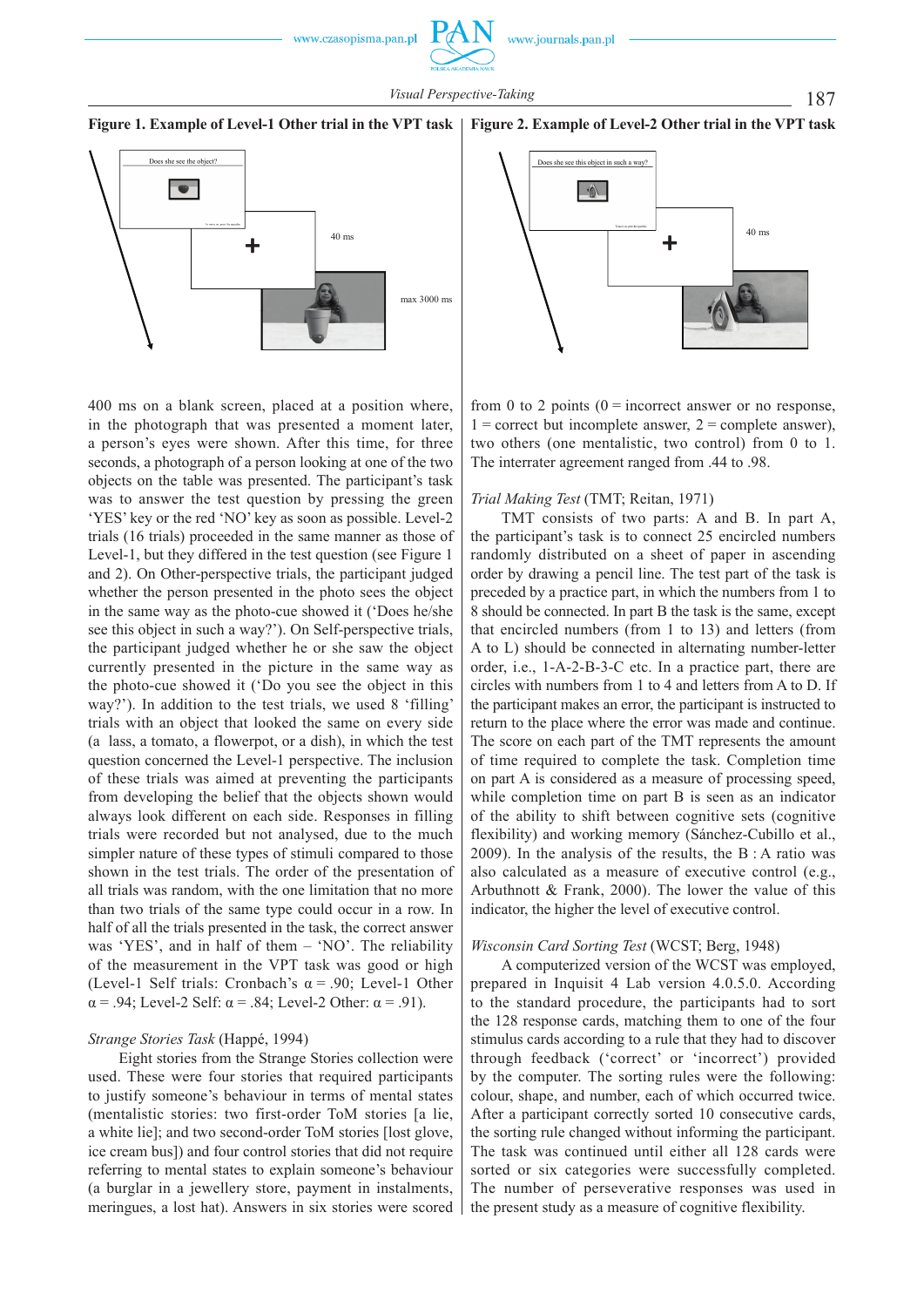## 188 *Agata Złotogórska -Suwińska, Adam Putko*

### **Procedure**

All participants were tested individually in one session. Due to the correlational study design, the tasks were presented in a fixed order. The first task administered was the TMT; the next was the VPT task displayed on a 15 -inch computer screen. The test part of the VPT task was preceded by a series of 14 practice trials, in which the participant had to respond correctly on at least 10 trials so that he or she could continue the task. All participants successfully passed a practice part. The last two tasks were the Wisconsin Card Sorting Test and the Strange Stories task. At the end, participants completed a demographic data survey.

### **Results**

Preliminary analyses showed no significant differences in the results obtained by gender. When analysing response times, incorrectly answered trials were removed. In the case of several variables, moderate or weak correlations with age were found. This was so in the case of ToM stories,  $r(76) = -.26$ ; response times on Level-1 Other trials,  $r(76) = .34$ ; Level-2 Other trials,  $r(76) = .36$ ; and two variables from the TMT: part A,  $r(76) = .26$ ; and the B : A ratio,  $r(76) = -.27$ . Variables whose distributions differed from normal (i.e., those for which the ratio of skewness to standard error was lower than –2 or higher than 2) were subjected to appropriate transformations to improve their distributions. The descriptive statistics of the analysed variables presented in Table 1 refer to their values before they had been possibly transformed.

As shown in Table 1, the average percentage of correct responses in the VPT task, both Level-1 and Level-2, was very high and ranged from nearly 80 to over 94%. In the VPT-1 task, the percentage of correct responses on Self trials did not differ significantly from that on Other trials,  $t(75) = 1.43$ ,  $p > .05$ , Cohen's  $d = 0.33$ . However, the average response time on Self trials was significantly lower than on Other trials,  $t(75) = 5.83$ ,  $p < .001$ , Cohen's  $d = 1.35$ . In the VPT-2 task, the average percentage of correct responses on Self trials was significantly higher than on Other trials,  $t(75) = 3.35$ ,  $p = .001$ , Cohen's  $d = 0.77$ . The average response time on Self trials of this task was significantly lower than on Other trials,  $t(75) = 6.64$ ,  $p < .001$ , Cohen's  $d = 1.53$ . As regards performance on TMT, the average completion time of part A was significantly lower than part B,  $t(75) = 7.04$ ,  $p < .001$ , Cohen's  $d = 1.63$ . It should be noted that the high average percentage of correct responses on Self and Other trials of the VPT -1 task was very similar to that in Samson et al. (2010), where it exceeded 90%. Regarding the VPT-2 task, the average percentage of correct responses was only slightly lower in the present study than in the study by Surtees, Butterfill and Apperly (2012), who used a similar procedure and found that task performance in the group of adults exceeded 90% on both kinds of trials. In further analyses, as an indicator of performance on the VPT task, only response times were used, due to the high percent of correct responses on this task.

**Table 1. Descriptive Statistics for Scores on the Strange Stories, TMT, WCST, and Visual Perspective -Taking Task**

| $\boldsymbol{M}$       | <b>SD</b> | Range         |  |  |  |  |  |  |
|------------------------|-----------|---------------|--|--|--|--|--|--|
| <b>Strange Stories</b> |           |               |  |  |  |  |  |  |
| 4.63                   | 1.62      | $1 - 7$       |  |  |  |  |  |  |
| 4.18                   | 1.68      | $0 - 7$       |  |  |  |  |  |  |
| <b>TMT</b>             |           |               |  |  |  |  |  |  |
| 6486                   | 17.17     | $31 - 121$    |  |  |  |  |  |  |
| 80.51                  | 24.29     | $41 - 191$    |  |  |  |  |  |  |
| 1.27                   | .30       | $.75 - 2.00$  |  |  |  |  |  |  |
| <b>WCST</b>            |           |               |  |  |  |  |  |  |
| 11.66                  | 5.25      | $0 - 30.49$   |  |  |  |  |  |  |
| Level-1 VPT            |           |               |  |  |  |  |  |  |
| 92.11                  | 12.01     | $67.00 - 100$ |  |  |  |  |  |  |
| 94.41                  | 8.01      | 75.00-100     |  |  |  |  |  |  |
| 651                    | 195       | 329-1111      |  |  |  |  |  |  |
| 742                    | 188       | 417-1096      |  |  |  |  |  |  |
| Level-2 VPT            |           |               |  |  |  |  |  |  |
| 87.99                  | 12.98     | $50 - 100$    |  |  |  |  |  |  |
| 79.93                  | 16.97     | $38 - 100$    |  |  |  |  |  |  |
| 719                    | 203       | $350 - 1,200$ |  |  |  |  |  |  |
| 866                    | 251       | $390 - 1,440$ |  |  |  |  |  |  |
|                        |           |               |  |  |  |  |  |  |

*Note.* TMT = Trail Making Task; ToM = theory of mind; VPT = visual perspective task; WCST = Wisconsin Card Sorting Test.

## **Level -1 visual perspective -taking**

As shown in Table 2, of the two measures of VPT-1, only the response times on Other trials correlated negatively with ToM scores and positively with TMT-A. To check whether these variables are unique predictors of performance on the VPT-1 task, a regression analysis was conducted using the bootstrap method. In this analysis, the influence of age was also controlled for because it correlated positively with response times on Other trials of the VPT-1 task and with TMT-A, as well as negatively with performance on ToM stories. The significance of the regression coefficients was tested on the basis of the 10,000 bootstrapped samples. A regression analysis showed that only age significantly predicted response times on Other trials of the VPT-1 task, scores on ToM stories were a marginally significant  $(p < 0.1)$  predictor, and TMT-A was not a significant predictor (see Table 3). These findings lead to the conclusion that VPT -1 is not related either to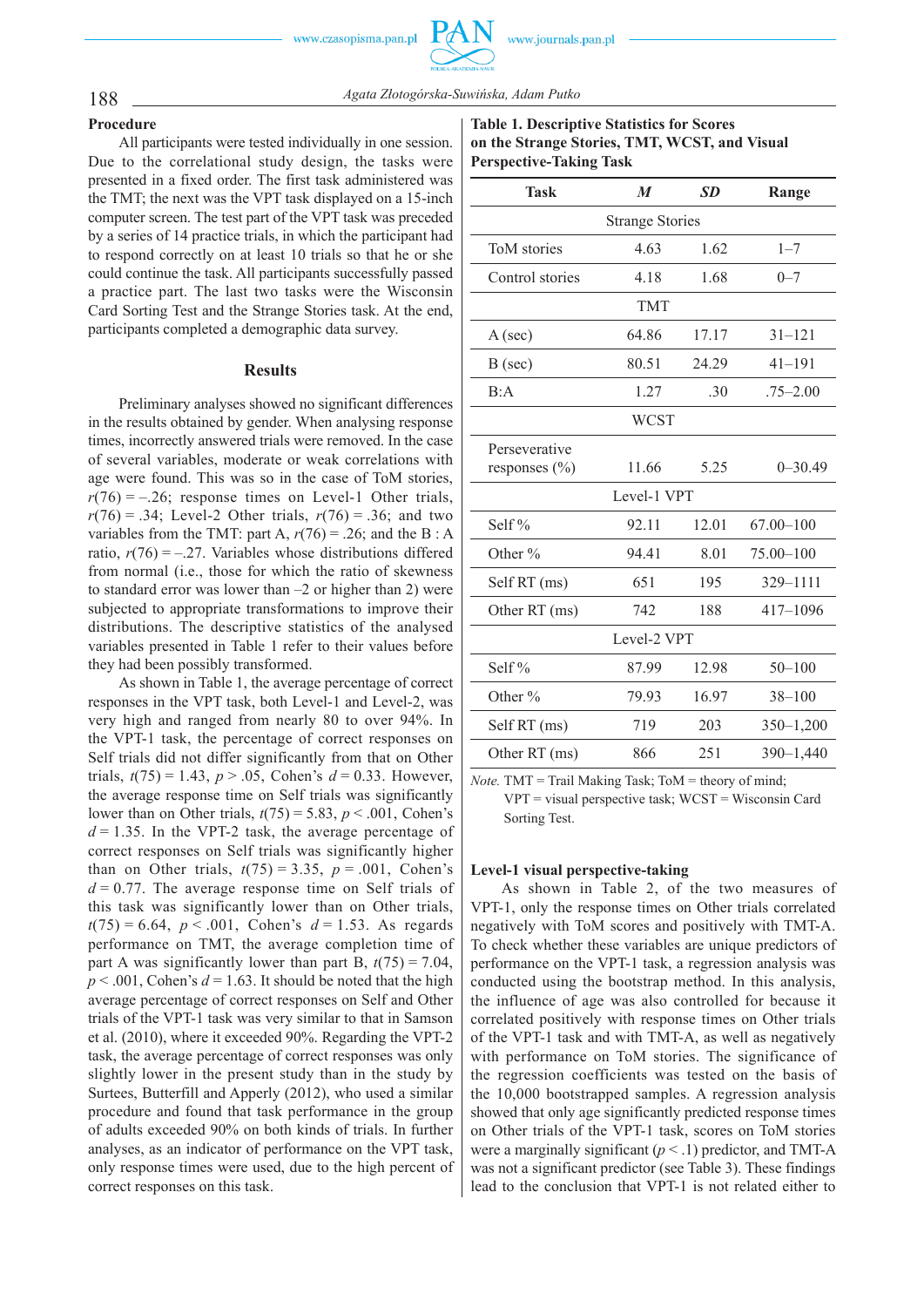www.journals.pan.pl

189 *Visual Perspective -Taking*

|                 | 1.       | 2.       | 3.                  | 4.        | 5.      | 6.     | 7.        | 8.       | 9.  |
|-----------------|----------|----------|---------------------|-----------|---------|--------|-----------|----------|-----|
| 1. L-1 Self     |          |          |                     |           |         |        |           |          |     |
| 2. L-1 Other    | $.75***$ |          |                     |           |         |        |           |          |     |
| 3. L-2 Self     | $.66***$ | $.78***$ |                     |           |         |        |           |          |     |
| 4. L-2 Other    | $.48***$ | $.76***$ | $.66***$            |           |         |        |           |          |     |
| 5. ToM stories  | $-.03$   | $-.29*$  | $-.22$ <sup>#</sup> | $-.36***$ |         |        |           |          |     |
| 6. Ctrl stories | $-.19$   | $-.03$   | $-.10$              | .04       | .18     |        |           |          |     |
| 7. TMT-A        | .19      | $.25*$   | $.28*$              | $.35***$  | $-.27*$ | $-.10$ |           |          |     |
| 8. TMT-B        | .14      | .17      | .08                 | .09       | $-.16$  | $-.04$ | $.53***$  |          |     |
| 9. TMT B:A      | $-.08$   | $-.15$   | $-.21$ <sup>#</sup> | $-.23*$   | .16     | $-.04$ | $-.38***$ | $.41***$ |     |
| 10. WCST        | $-.03$   | .01      | .03                 | .05       | $-.14$  | $-.04$ | .06       | .13      | .06 |

| Table 2. Correlations (Pearson's r) Among the Measures of Visual Perspective-Taking, Theory of Mind, and |  |
|----------------------------------------------------------------------------------------------------------|--|
| <b>Executive Function</b>                                                                                |  |

*Note.* Ctrl = control; L-1/L-2 = Level-1/Level-2; TMT = Trail Making Task; ToM = theory of mind; WCST = Wisconsin Card Sorting Test.

 $\# p \lt 0.1$ ;  $\# p \lt 0.05$ ;  $\# p \lt 0.01$  (two-tailed).

**Table 3. Regression Analysis (Final Model) for Response Times on Other Trials of the Level-1 VPT Task** 

| Variable <i>B SE p</i> |  | $95\%$ CI                                   | $sr^2$ |
|------------------------|--|---------------------------------------------|--------|
| Age                    |  | 5.67 2.56 .031 .57; 10.64 .057              |        |
|                        |  | ToM stories -2.54 1.51 .090 -5.24; .66 .031 |        |
| TMT-A                  |  | $1.52$ $1.16$ $.180$ $-.62$ ; $3.95$ $.018$ |        |

*Note.*  $sr^2$  = squared semi-partial correlation.

ToM abilities<sup>1</sup> or to the kind of EF that was measured in our study.

### **Level -2 visual perspective -taking**

In the case of the VPT-2 task, more significant relationships were found (see Table 2). First of all, response times on Other trials of this task correlated negatively with scores on ToM stories, positively with TMT-A and the TMT B: A ratio. In contrast, response times on Self trials of these task correlated significantly only with TMT-A,

whereas correlations of this variable with ToM stories and the TMT B:A ratio did not reach statistical significance  $(p < 1)$ . To check whether the variables correlating with performance on Level-2 Other trials are independent predictors of it, a regression analysis was conducted. In this analysis, the influence of age was also controlled for, since it correlated positively with response times on Level-2 Other trials and TMT-A and negatively with ToM stories. First, we applied a stepwise regression method to select the best predictors. The analysis showed that three variables predicted response times on Level-2 Other trials: age, ToM stories, and TMT -A. However, the TMT B:A ratio did not contribute significantly ( $p = .657$ ) to the increase in the variance explained of the dependent variable; thus, it was not included in the final model. The full model was well fitted to the data and accounted for 25% of the variance of the dependent variable,  $F(3, 72) = 7.86$ ;  $p < .001$ ;  $R^2 = .25$ ;  $R^2$  adjusted = .22. Next, we used the bootstrap regression analysis, the same as before, to estimate the significance of regression coefficients. It appeared that all three variables remained significant predictors of response times on Level-2 Other trials (see Table 4).

**Table 4. Regression Analysis (Final Model) for Response Times on Other Trials of the Level -2 VPT Task**

| <b>Variable</b> | $\boldsymbol{B}$ | $SE$ <i>p</i> | $95\%$ CI                                          | $sr^2$ |
|-----------------|------------------|---------------|----------------------------------------------------|--------|
| Age             |                  |               | 7.09 3.27 .043 .25; 13.91 .049                     |        |
|                 |                  |               | ToM stories $-4.36$ 1.99 .026 $-7.93$ ; $-36$ .050 |        |
| TMT-A           |                  |               | 3.28 1.59 .045 .40; 6.79 .045                      |        |

*Note.*  $sr^2$  = squared semi-partial correlation.

<sup>&</sup>lt;sup>1</sup> Following the suggestion of one of the anonymous reviewers, we also checked whether the pattern of correlations with the VPT and EF measures differs for the first- and second-order ToM stories. To this end, we calculated separate sums of scores for the first- and second-order ToM stories. It appeared that the second-order ToM correlated somewhat more strongly  $(-.31^{**})$  than the first-order ToM  $(-.28^*)$  with Level-2 Other VPT. Of the remaining correlations, none achieved significance, and the strongest of them were marginally significant correlations of second-order ToM with Other Level-1 VPT  $(-.22)$  and TMT-A  $(-.20)$ . Thus, the correlations for the second-order ToM seem to be stronger than for the first-order ToM, but probably a narrow range of such a partial variable prevents it from revealing strong enough relationships with other relevant variables.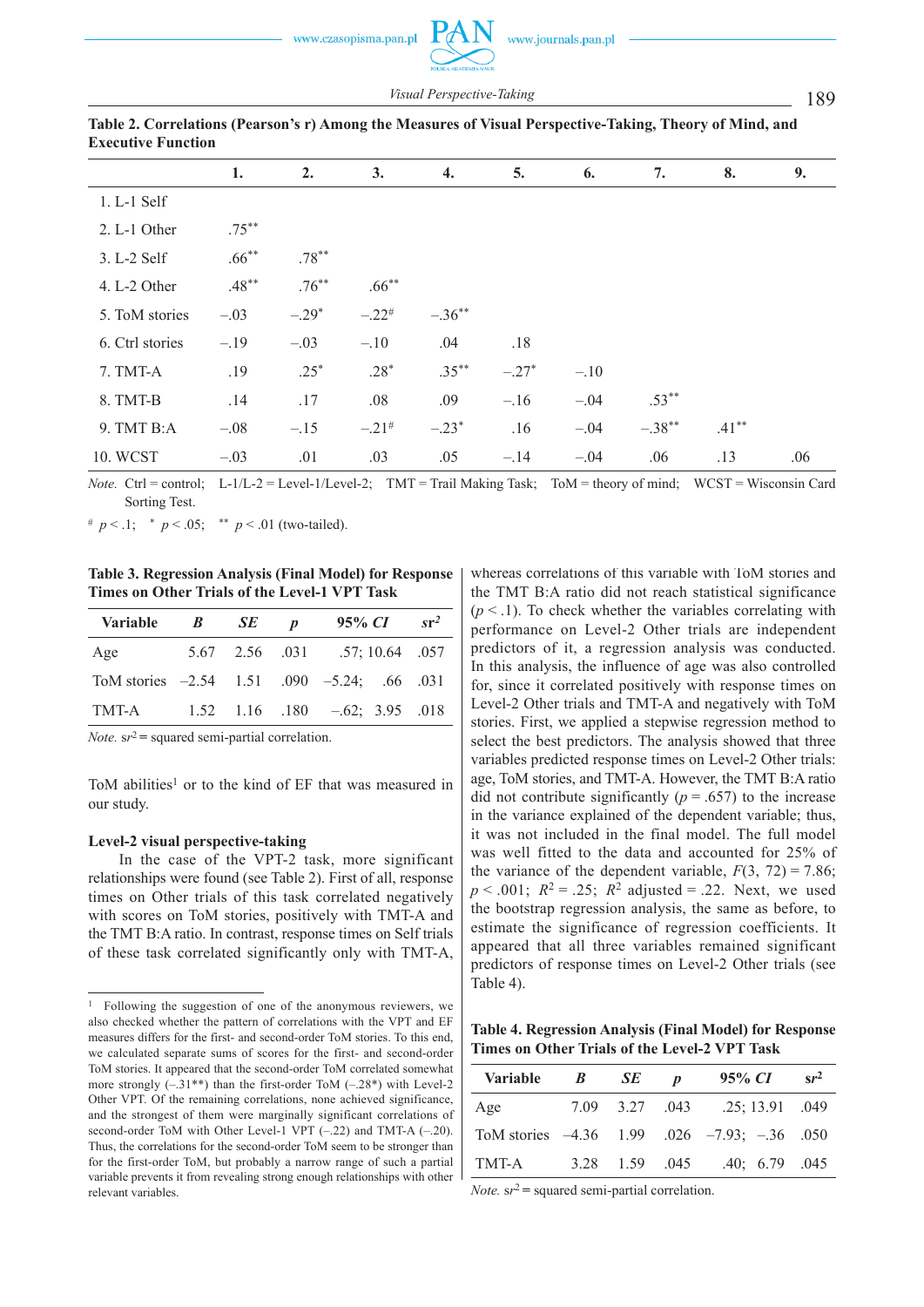## 190 *Agata Złotogórska -Suwińska, Adam Putko*

## **Mediation analysis for the relationship between ToM scores and response times on Level -2 VPT task**

It should be noted that the completion time of part A of the TMT task correlated negatively with scores on ToM stories and positively with response times on Level -2 Other trials (see Table 2). Such a pattern of correlations suggests that the relationship between Level -2 Other trials and ToM stories may be mediated by TMT -A. To check whether there is a mediation relationship between Level-2 Other trials and ToM stories, a mediation analysis was conducted using the PROCESS ver. 3.0 macro (Hayes, 2018). The mediation model was tested, in which scores on ToM stories were the independent variable, response times on Level-2 Other trials were the dependent variable, and TMT -A was the mediator variable. The model also included age as a covariate because, as mentioned previously, it correlated with response time on Level-2 Other trials and with other variables included in the model. As shown in Figure 3, when age was controlled for, the standardized regression coefficient for the relationship between ToM stories and TMT-A turned out to be only marginally significant  $(p = .064)$ , while the standardized regression coefficient for the relationship between TMT-A and Level-2 Other trials remained significant  $(p = .042)$ . The standardized indirect effect was  $(-.215) * (.224) = -.048$ . The significance of the indirect effect was tested using bootstrapping procedures. The unstandardized indirect effect calculated on the basis of the 10,000 bootstrapped samples was –.833, and the 95% confidence interval ranged from –2.759 to .056, indicating that the indirect effect was not significant. However, the direct effect between ToM stories and Level-2 Other trials, controlling for TMT-A and age, was still significant ( $p = .032$ ). The results of the mediation analysis lead to the conclusion that the relationship between ToM stories and response times on Level -2 Other trials is not mediated by TMT-A.

## **Figure 3. Mediation model for the relationship between scores on ToM stories and response times on Other trials of the Level -2 VPT task**



The figure shows the standardized regression coefficients for the relationship between ToM stories and Other trials as mediated by TMT-A, controlling for age. The standardized regression coefficient for the relationship between ToM stories and Other trials, controlling for age and TMT-A, is shown in parenthesis.

 $# p < 0.1;$   $# p < 0.05.$ 

## **Discussion**

The first goal of the current study was to check whether there are relationships between Level-1/Level-2 visual perspective -taking and ToM abilities. We hypothesized that VPT-2, as opposed to VPT-1, is associated with ToM abilities. The study showed that performance on the VPT-2 task (response times on Other trials) correlated positively with ToM abilities (scores on ToM stories), even if age--related differences were taken into account. As regards VPT-1, it was also associated with performance on ToM stories; however, this relationship ceased to be significant when age was controlled for. The existence of a link between VPT-2 and ToM abilities is in line with the claim of Aichhorn and colleagues (2006) that at the root of both of these capabilities lies a common factor – an understanding of perspective. Understanding that the same state of affairs can be interpreted differently by different people, noticing differences in perspectives, is particularly important in ToM tasks that require the assignment of beliefs. Indeed, three out of the four mentalistic stories used in our study required the assignment of beliefs; in the fourth of them (white lie), one's belief was not the only or most important mental state that should be considered, but nor was this story devoid of requirements of this type. However, the lack of specific link between ToM abilities and VPT-1 is consistent with the assumption shared by many researchers that this type of perspective -taking does not require imagining what the other person sees, but consists in drawing a line of the person's sight and checking if the given object lies on this line.

The second important result obtained in the present study concerns Self trials in the VPT-1 task. In this type of trial, another person looking at the same scene from his or her own vantage point was in the field of view of the participant. Samson and colleagues (2010) found that in such trials participants spontaneously adopt the perspective of the other person. We were interested in whether performance on trials of this type is related to ToM abilities. It turned out that there is no such relationship. Three interpretations of this result are possible. The first, a spontaneous Level-1 perspective-taking is based on the same mechanism – following the line of sight – on which the explicit, intentional perspective -taking is based and does not require ToM abilities. The second possibility is that a spontaneous adoption of the other person's perspective involves ToM abilities, but it is a different type of abilities than those measured by the Strange Story task. In other words, the lack of a relationship results from the fact that performance in the first task is based on implicit ToM, and in the second on explicit ToM. This corresponds to the division of ToM abilities into two processing systems in Apperly and Butterfill's theory (2009): an efficient but inflexible implicit system and a cognitive demanding but flexible explicit system. A third possibility is that spontaneous Level -1 perspective -taking occurs only in the case of relatively simple stimuli, such as dots, as in the study by Samson and colleagues (2010), and does not occur in the case of more complex stimuli, such as those used in our study. The construction of our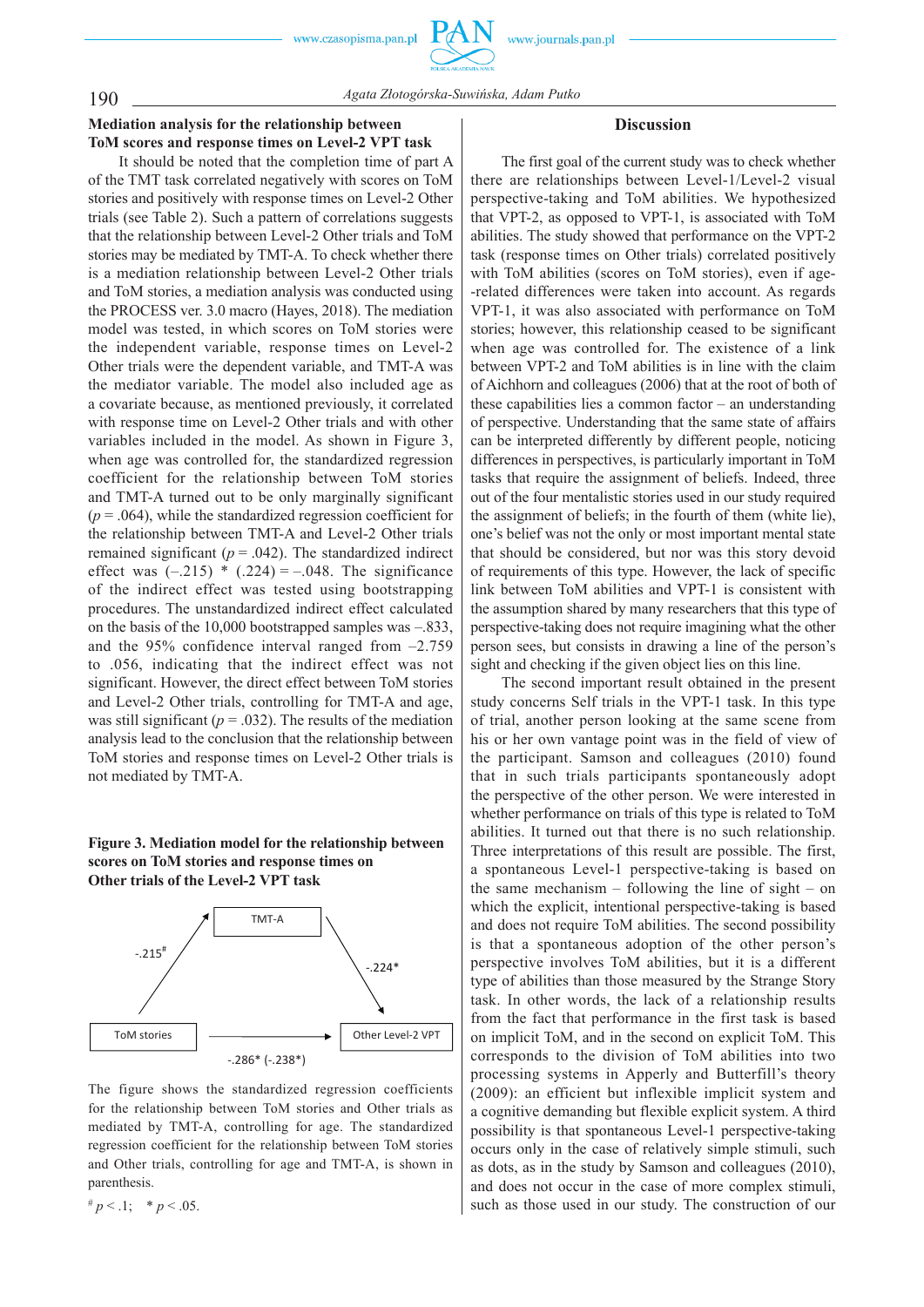191 *Visual Perspective -Taking*

VPT task does not allow for verifying the third explanation. It should also be noted that Level-2 Self trials were not associated with ToM abilities in our study. This result can be interpreted as being in line with Surtees and colleagues' study (2012), in which a spontaneous adoption of Level-2 perspective was not found in Self trials. According to the authors, this level of perspective -taking involves cognitively demanding processes and therefore does not occur spontaneously.

The second objective of the present study was to investigate the relationships between Level-1/Level-2 perspective -taking and EF. We were interested in whether both levels of this ability are related to such components of EF as set -shifting and executive control, but due to the exploratory nature of this part of the study, we did not form specific hypotheses. The study showed that measures of EF – the TMT B:A ratio and the percentage of perseverative responses in the WCST – do not correlate with response times on Level-1 trials. This result suggests that VPT-1 does not involve those components of EF that were measured in our study: set -shifting and executive control. This is consistent with the claim that Level-1 perspective -taking is an automatic process, as suggested by some studies (e.g., Michael et al., 2018; Qureshi et al., 2012), and is associated with the operation of a cognitively efficient but relatively inflexible system (Apperly & Butterfill, 2009).

Regarding Level -2 perspective -taking, we found that this ability correlated with a measure of executive control (the TMT B:A ratio), but the relationship was no longer significant when age and a measure of processing speed (TMT-A) were taken into account. There are two possible interpretations of this finding. According to the first interpretation, either VPT-2 does not involve executive control, or else the contribution of this component of EF to this kind of perspective -taking is relatively small, and hence difficult to detect in a correlational study based on a sample of such size as in the current study. The second interpretation refers to the conclusions drawn from a study by Samson, Houthuys and Humphreys (2015) carried out on people with lesions of various prefrontal cortex areas. This study showed that the ability to control interference related to its own perspective (egocentric tendency) is independent of the interference control revealed in the classical EF tests. According to the authors, this puts into question the domain -general nature of executive processes involved in perspective -taking. The results of our study, indicating the lack of a specific relationship between the ability to take a perspective of another person and EF, are in line with this conclusion.

An important result of our study is also that the relationship between ToM abilities and Level -2 perspective- -taking (Other trials) is not mediated by general processing capabilities (processing speed measured by TMT-A), as demonstrated by mediation analysis. This finding fits well the ongoing discussion on the mechanisms underlying perspective -taking and ToM abilities. For example, it is argued that the alleged phenomenon of spontaneous adoption of Level-1 perspective is the result of non--specific, directional features of the stimulus, which in the dot -perspective task is a human figure facing one of the two sides (e.g., Santiesteban, Catmur, Hopkins, Bird, & Heyes, 2014). Our study indicates that although some of the processes involved in VPT -2 are probably domain- -general (the relationship of the Level-2 Other trials with the processing speed<sup>2</sup>), another portion of them, as shown by mediation analysis, is specifically related to the attribution of mental states.

In future research, it would be worth checking if Level-2 perspective-taking is related only to the understanding of such mental states as beliefs, or also to other mental states, e.g., those more affective. Demonstrating that this type of perspective -taking is not associated with the understanding of mental states other than belief or belief -like states would provide further evidence for the claim that at the root of Level -2 perspective -taking and ToM is the ability to understand differences in cognitive perspectives. The results of the current study also suggest that the involvement of EF in Level -2 perspective -taking is probably low. However, it would be advisable to confirm this finding in an experimental study design, instead of a correlational one, and also applying other measures of EF.

## **Declaration of Conflicting Interests**

The authors declare no potential conflicts of interest with respect to the research, authorship, and/or publication of this article.

### **References**

- Aichhorn, M., Perner, J., Kronbichler, M., Staffen, W., & Ladurner, G. (2006). Do visual perspective tasks need theory of mind? *Neuroimage*, *30*, 1059–1068. doi: 10.1016/j.neuroimage.2005.10.026
- Apperly, I. A., & Butterfill, S. A. (2009). Do humans have two systems to track beliefs and belief -like states? *Psychological Review*, *116*, 953–970. doi: 10.1037/a0016923
- Arbuthnott, K., & Frank, J. (2000). Trail Making Test, part B as a measure of executive control: Validation using a set -switching paradigm. *Journal of Clinical and Experimental Neuropsychology*, *22*, 518–528. doi: 10.1076/1380 -3395(200008)22:4;1 -0;FT518
- Berg, E. A. (1948). A simple objective technique for measuring flexibility in thinking. *Journal of General Psychology*, *39*, 15–22.
- Białek, A. (2011). Podejmowanie perspektywy epistemicznej przez osoby w różnym wieku [Epistemic perspective -taking in people of different age]. *Psychologia Społeczna*, *63*(18), 185–201.
- Flavell, J. H., Everett, B. A., Croft, K., & Flavell, E. R. (1981). Young children's knowledge about visual perception – Further evidence for the Level 1–Level 2 distinction. *Developmental Psychology*, *17*, 99–103.
- Forster, K. I., & Forster, K. C. (2003). DMDX: A Windows display program with millisecond accuracy. *Behavior Research Methods Instruments & Computers*, *35*(1), 116–124.
- Happé, F. (1994). An advanced test of theory of mind: Understanding of story characters' thoughts and feelings by able autistic, mentally handicapped, and normal children and adults. *Journal of Autism and Developmental Disorders*, *24*, 129–154.
- Hayes, A. F. (2018). *Introduction to mediation, moderation, and conditional process analysis: A regression -based approach* (2nd ed.). New York: Guilford Press.

<sup>2</sup> This relationship with the processing speed may be interpreted as reflecting the complex nature of the VPT-2 task. According to a simultaneity mechanism account (cf. Salthouse, 1996, p. 404) complex tasks require synchronization of the constituent operations, and synchronization is easier when the relevant operations can be executed rapidly.